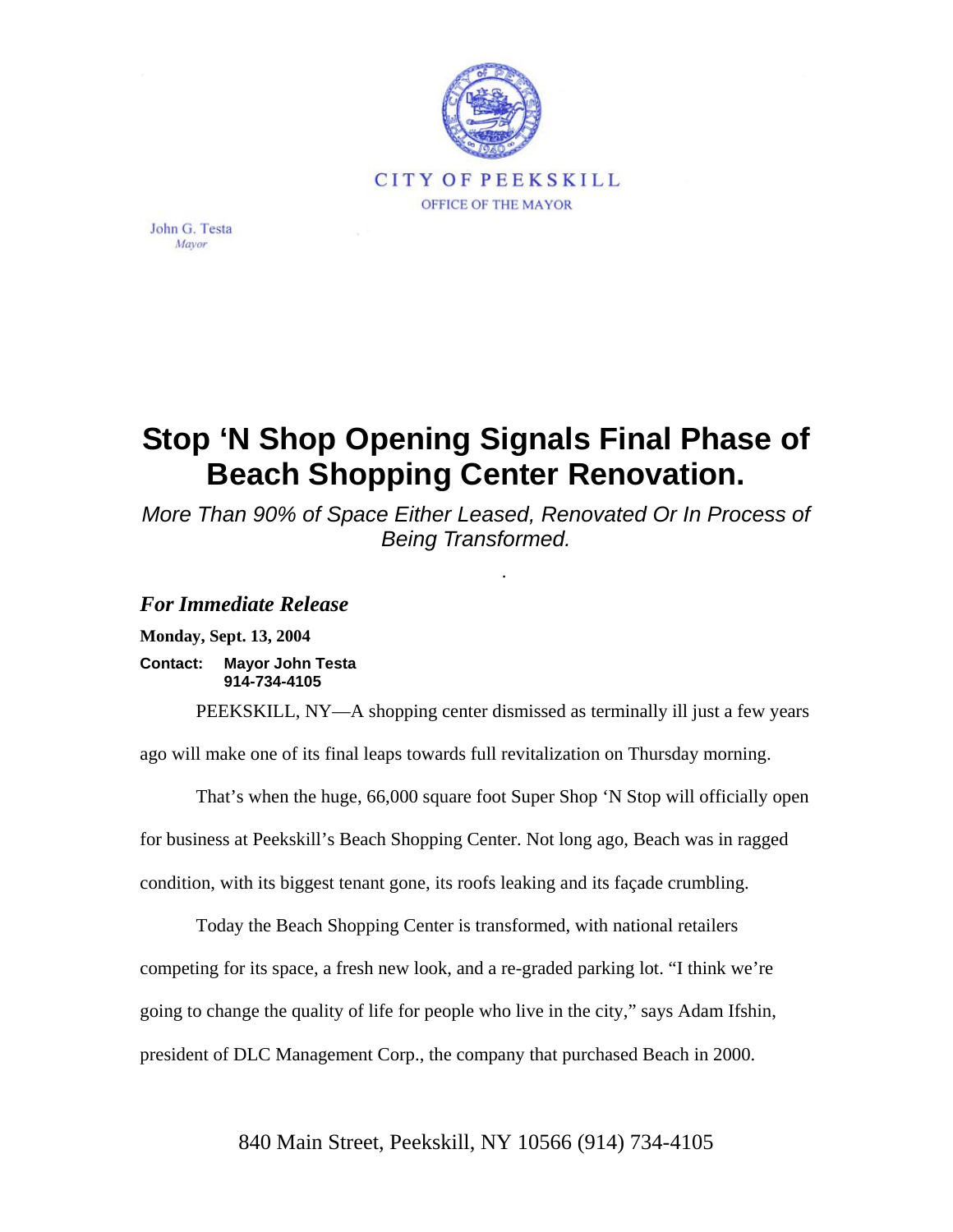DLC has poured a significant amount of money into Beach, but Ifshin says the investment has already proven a wise one. It's possible to make very good money as a retailer in Peekskill, he says. "By the end of the year, when everything is operating, it will be very profitable," Ifshin says. "The deal has clearly worked out financially. We've done a very good job getting tenants to understand and appreciate that they can pay Westchester-style rents in Peekskill because the people are there and the money is there," he says.

What's also present in Peekskill is an enormously positive attitude that makes it easy for a company such as DLC to do good and do well at the same time, Ifshin says. "Having done redevelopment work in probably 25 municipalities across the country, it has been an absolute pleasure to do business in Peekskill," Ifshin says. "This is a Mayor and a City Council that gets it. They just get it. They know what they have to get done to make the City a better place."

That doesn't mean the City didn't do its job, Ifshin says. "They made us dot all our Is and cross all our Ts—but they haven't allowed any bureaucracy to get in the way of having the project go over," Ifshin says.

"Creating a truly welcoming climate for businesses is vital for Peekskill, since they contribute such a large portion of our tax revenue, provide such valuable services and employ so many of our citizens," says Mayor Testa. "We are working hard to balance the best interests of the City with those of the companies that operate here. DLC's success is a wonderful sign that our approach is working out."

One sign of DLC's success is the number of tenants coming into the building. An increasing total of national retailers are leasing space in the almost-full facility, Ifshin

2